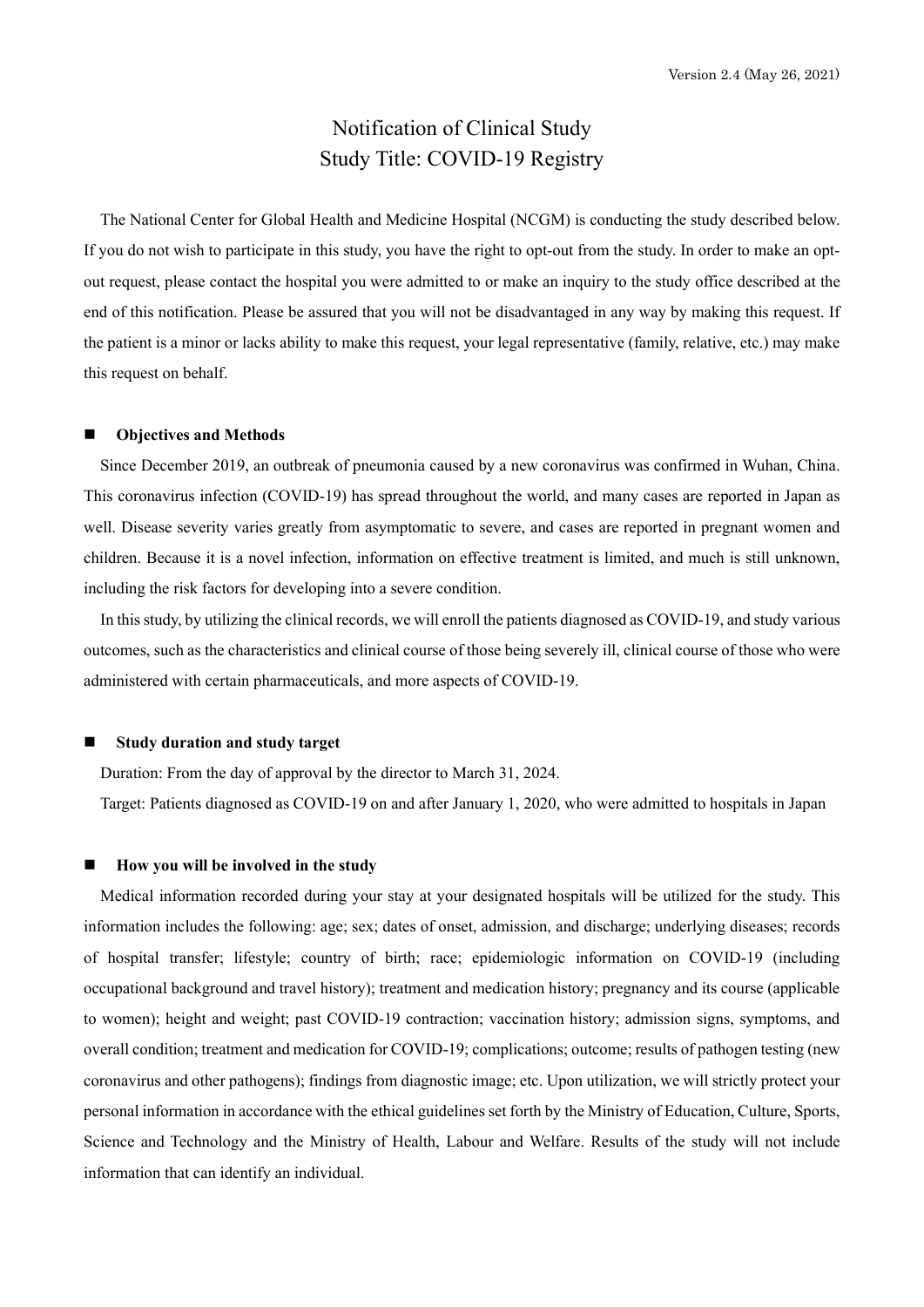#### **Study participation**

If you do not wish your information to be utilized in the study, we will exclude your information for analyses. However, because COVID-19 is a novel infectious disease which is of great social and public health importance, all patient information will be kept in the database regardless of your participation in the study. In any case, information which enables to identify an individual will not be disclosed.

#### Provision of samples and information to the outside world

Study data will only be accessible to the specific parties involved. Patient identification key will be kept by the investigator at each hospital where patients were admitted and will not be shared with other parties. Study data may be shared with international research groups such as those of World Health Organization (WHO). In such cases, personally identifiable information will not be provided. In addition, data may be used by companies if the intended use was socially significant, after the use was approved in the data usage deliberation. In any of these cases, patient identification key will not be provided, and an individual will not be identified.

## Research Organization

Principal Investigator: Dr. Norio Ohmagari, National Center for Global Health and Medicine Information provider: All medical institutions in Japan where COVID-19 patients were admitted

# Conflict of Interests

Conflict of interests (COI) are reported to the COI Management Committee at NCGM and will be managed according to their instructions. COI of personnel at other involved parties will be managed under the rules of each organization. There is no COI related to this study or investigators.

#### How to obtain and view research protocols, etc.

At your request, we can provide you with some study details including study methodology, as long as it does not violate privacy and the right of this study group. If you wish to view this information, please check our website from the URL below.

https://covid-registry.ncgm.go.jp/general/

## Procedures for disclosure of personal information

You may view your information collected in this study in accordance with the regulation laid by each hospital. If you wish to apply for this service, please contact the hospital where you were admitted and treated for COVID-19.

The lead investigator of the study